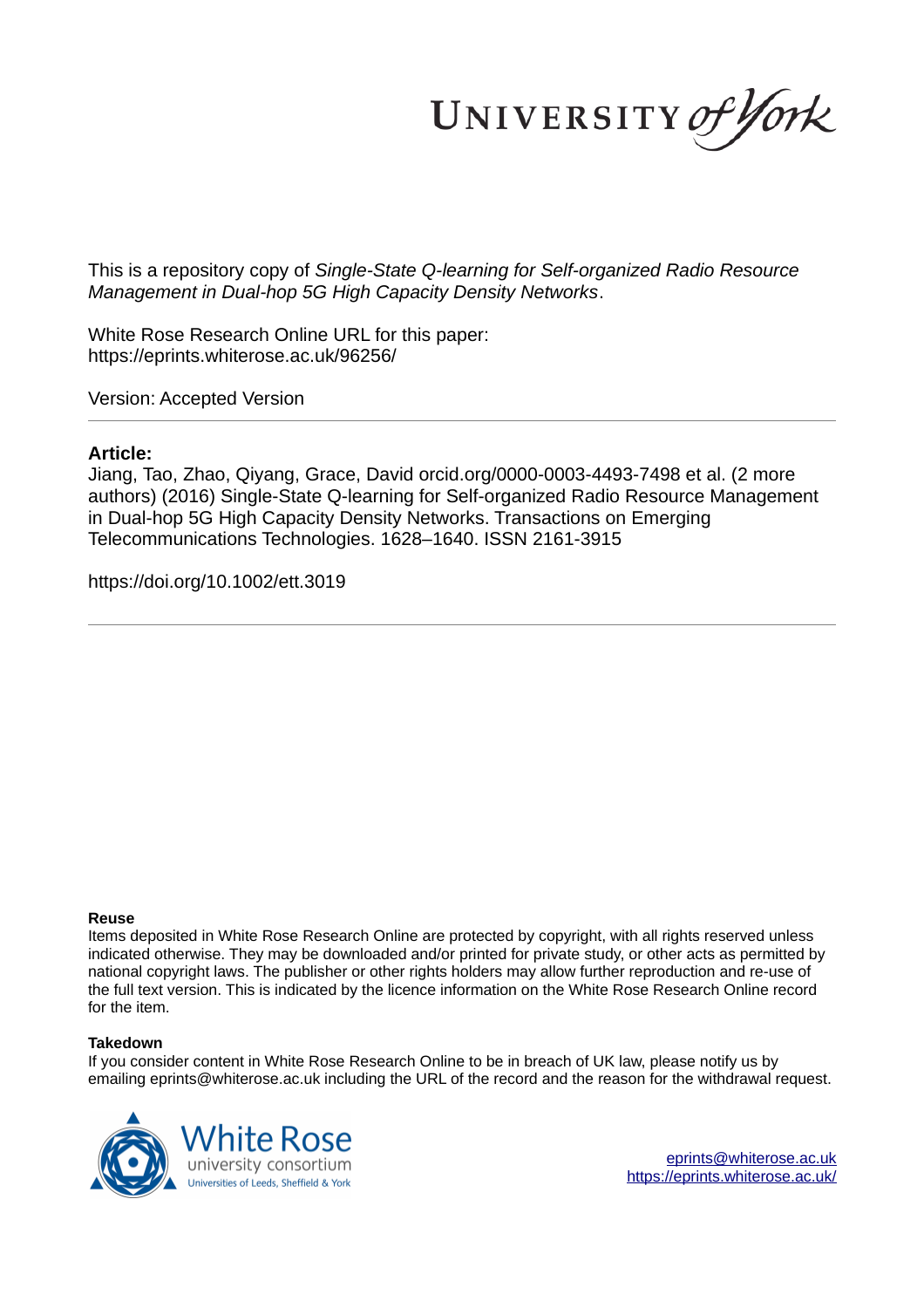# Single-State Q-learning for Self-organized Radio Resource Management in Dual-hop 5G High Capacity Density Networks

Tao Jiang, Qiyang Zhao, David Grace, Alister G. Burr and Tim Clarke Department of Electronics, University of York, York, YO10 5DD, United Kingdom

*Abstract***—In this paper, a dual-hop wireless backhaul and small cell access network has been exploited with effective spectrum sharing, to provide 1 Gb/s/km<sup>2</sup> ultra high capacity density for 5G ultra-dense network deployments. We develop a Single-State Qlearning (SSQL) based radio resource management algorithm for dynamic spectrum access creating a self-organized network. It intelligently utilizes the instantaneous spectrum observation information from spectrum sensing or a database, to learn longterm optimized decisions based on historical information of the system. The conventional Q learning algorithm with state-action pairs has been simplified to a stateless format and applied in a fully distributed manner on individual data file transmissions, which reduces the complexity of the learning model and improves the applicability of Q-learning algorithms to self-organized wireless networks. The results show that not only does the proposed algorithm completely remove the requirement for frequency planning, but also it improves the convergence, QoS and system capacity substantially by achieving higher link capacity on both access and backhaul networks.** 

*Keywords- 5G, Ultra-dense Network, Radio Resource Management, Dynamic Spectrum Access, Self-organized Network, Qlearning*

#### I. INTRODUCTION

In future 5G radio access networks, ultra-high capacity density has been identified as a critical system requirement for mobile broadband services in dense urban areas [\[1\]](#page-10-0). To support this requirement, ultra-dense networks are being considered as a possible solution. The idea is to deploy a large number of small cell base stations with mobile backhaul capability, to effectively improve network spectrum efficiency and scalability. In this context, cognitive dynamic spectrum management is essential to reduce interference, maximize resource utilization and enhance system capacity [\[2,](#page-10-1) [3\]](#page-10-2). The network is also required to be self-organized, in order to reduce operational expenditure and improve reliability [\[2,](#page-10-1) [4\]](#page-10-3). Machine learning technologies have been widely studied to allow the radio nodes to intelligently select radio spectrum and mitigate interference. They learn from historical experience to deliver long-term stable performance in changing radio environments, unlike with conventional cognitive radio where decisions are made based on instantaneous measurements. However, the conventional algorithms such as Q learning require an observation of global environment states, which are not applicable to self-organized networks [\[5\]](#page-10-4). Thus in this paper, we developed a novel Single State Q learning (SSQL) algorithm, which operates in a fully distributed manner and directly utilizes physical environment information. The objective is to support both Dynamic Spectrum Access (DSA) and Self-organized Network (SON) configurations, and achieve 1  $Gbps/km^2$  capacity density for 5G ultra-dense network requirements.

A very conservative estimation indicates that in a city centre area of a typical European city with an average population density of  $5000$  people/km<sup>2</sup>, the demanded throughput density is about 1 Gbps/ $km^2$ [\[6\]](#page-10-5). The figure is even greater in large Asian or North American cities where the population density is much higher. It is also crucial that 5G should provide the required average data rate to all active users simultaneously within a service area. This is particularly true in highly populated urban city centre areas where the demand for wireless broadband service is the highest. The throughput density that LTE-A can provide is about 350 Mbps/ $km^2$ [\[6\]](#page-10-5), which may be adequate in less populated areas but insufficient for high user density areas.

A novel dual-hop hierarchical wireless system has been recently proposed in [\[6\]](#page-10-5) to deliver a capacity density of 1 Gbps/ $km<sup>2</sup>$  in a cost-effective way, providing a 5G wireless access in a dense urban city area. On the other hand, the system is required to be cost effective, including a maximized utilization of the current 20 MHz 4G band and a selforganized network architecture. This ambitious goal is achieved mainly by distributing a relatively large amount of short-range, below roof-top Access Base Stations (ABSs), on streets to provide sufficient capacity density to MSs. The traffic is then aggregated at ABSs and self-backhauled to the higher level over roof-top Hub Base Station (HBS) wirelessly. By using a multi-beam directional antenna at the HBSs to provide sufficient self-backhaul capacity, and below-rooftop directional antennas at the ABSs to provide high access capacity to the MSs, this novel architecture is able to achieve a significant spectral efficiency.

However, with such a dual-hop architecture, the Radio Resource Management (RRM) aspects of the system become significantly more important. First, to meet the ambitious goal of 1 Gbps/km<sup>2</sup>, it is desirable that the limited 20MHz band is reused aggressively. As used for LTE networks, a reuse factor of 1 is necessary, where any of a HBS or ABS should have access to the entire spectrum band [\[7\]](#page-11-0). However, the conventional Fractional Frequency Reuse scheme proposed in LTE is based on a cellular scenario, which is not applicable to this type street coverage configuration. The idea of using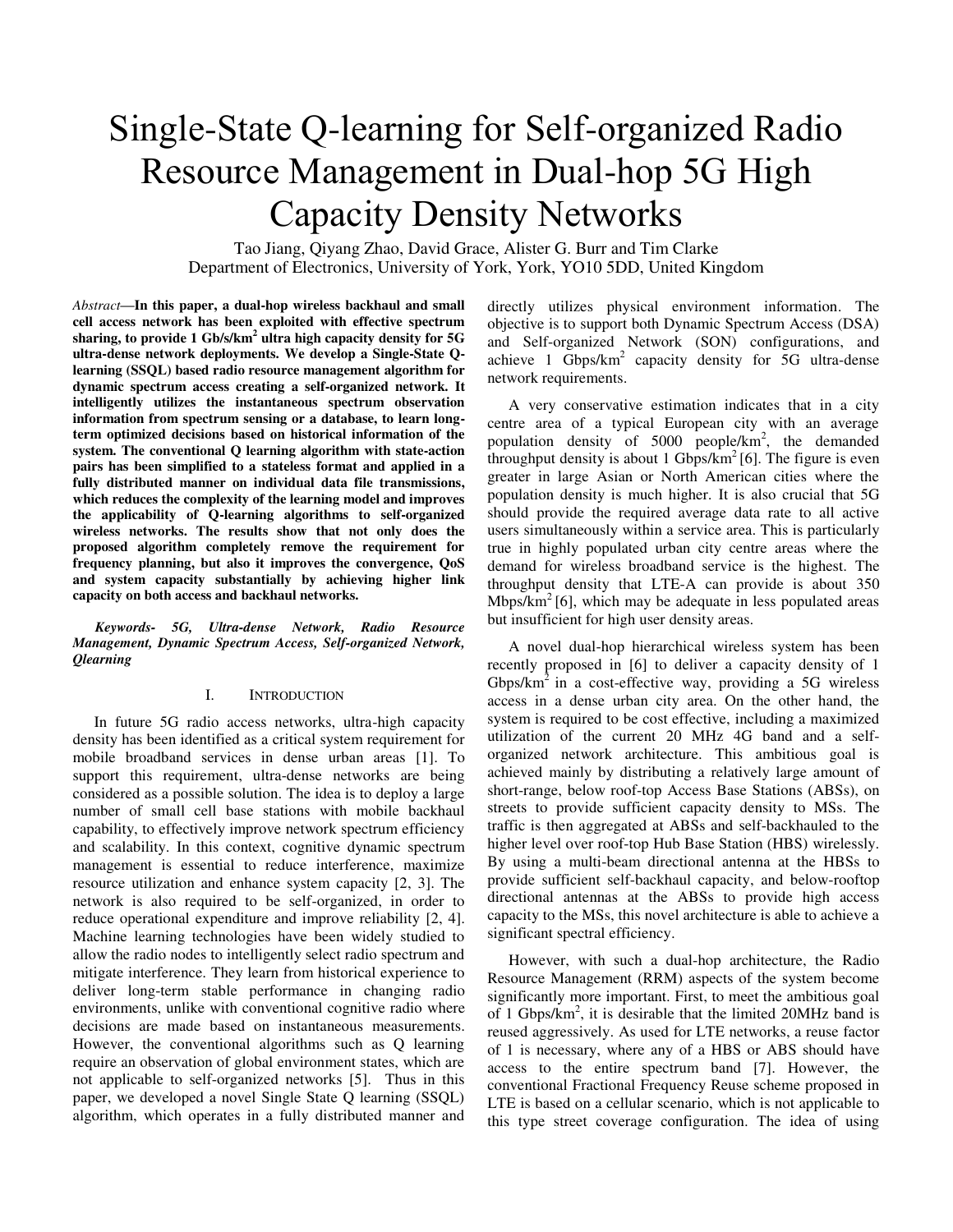below-rooftop ABSs is to take full advantage of the 'natural' isolation of building blocks normally seen in large cities so that the radio frequency can be reused aggressively. Secondly, with a relatively larger amount of ABSs deployed on the streets, the design of the RRM becomes significantly more complex. Dedicated backhaul links, such as microwave and fiber, are normally implemented at base stations in various systems. However, it is not economically feasible in a dense small cell network, because the use of high frequency bands require line-of-sight propagation links which are difficult to achieve in urban scenarios. In band wireless backhaul has the potential to significantly improve spectrum utilization and reduce the deployment cost, which is primarily considered for the joint self-backhaul and access design. On the other hand, this makes the design, implementation, configuration, and operation of fixed RRM strategies hard to plan and optimize.

Therefore, spectrum sharing and self-organization are key technologies to reduce the complexity of the RRM design. [\[8\]](#page-11-1) analyses the spectrum sharing schemes between different operators, and demonstrates an improvement to spectral efficiency with increasing number of users. [\[9\]](#page-11-2) proposes radio access technology selection schemes to use spectrum resources provided from different radio access networks. [\[10\]](#page-11-3) investigates spectrum sharing in a D2D network and the data rate uploaded to eNBs. A self-organized network requires RRM decisions to be based on local observations only, which can be potentially achieved from cognitive radio. Spectrum sensing has been extensively studied as a key technology to achieve cognitive radio. It allows the user, base station or network to observe the spectrum environment and utilize spectrum holes for data transmission. [\[11\]](#page-11-4) proposes a distributed cooperative spectrum sensing approach using the concept of correlated equilibrium from game theory, to improve the reliability of detection. However, spectrum sensing is constrained by the cost of equipment, time and bandwidth, meaning that it cannot provide real time information for every user on every data file transmission. [\[12\]](#page-11-5) has addressed this problem and proposes a centralized spectrum leasing algorithm to balance the cost of spectrum acquisition and QoS, though which is not applicable to a distributed SON design, because it requires well established spectrum occupancy information exchange between primary and secondary users.

Reinforcement Learning (RL) algorithms have been widely studied for cognitive radio to reduce the cost of spectrum sensing in achieving DSA. The methodology is to discover which actions yield the most reward on a trial and error basis. The implementation scenario of reinforcement learning is the Markov Decision Process (MDP), where a learning agent interacts with its environment to achieve a goal. Such a scenario is well suited to RRM, where the action of resource allocation interacts with the spectrum environment, and the goal is to achieve effective spectrum separation among adjacent users. In order to provide effective RRM in a SON architecture under the DSA scenario, a learning engine is expected to perform 1) self-adaption: identify environment changes and make subsequent decisions; 2) self-optimization:

exploit and improve the best action space in specific environment state; 3) fast convergence: fix on the preferred action space and resist rapid environment changes.

Reinforcement learning based channel assignment can be generally categorized into centralised algorithms where channels are assigned at a centralized server, and distributed algorithms where spectrum decisions are made by individual users. Research work in the field has largely focused on centralised scenarios prior to the introduction of cognitive radio. The centralized Q-learning based dynamic channel assignment was originally proposed in [\[13\]](#page-11-6), which assigns channels on a call-by-call basis by utilizing the information gained through Q learning. It has been shown that Q-learning outperforms the Fixed Channel Assignment under different traffic conditions. This work has been extended in [\[14\]](#page-11-7), which introduces Call Admission Control (CAC) when updating the Q-values of channels.

With the rapid development of Cognitive Radio, distributed RL algorithms have received more attention recently. A secondary cognitive radio system model based on IEEE 802.22 standard is considered in [\[15\]](#page-11-8), where distributed Q-learning based techniques are applied to learn how to control the transmit power in order to reduce the aggregated interference at Primary Users (PUs) receivers. The system state is defined jointly by the aggregated interference at PUs, the approximate distance between the Secondary Users (SUs), the PU protection contour, and the transmit power level at SUs. A theoretical study of a simple 2 SU x 2 channel case has been carried out in [\[16\]](#page-11-9). No PU is assumed in the paper and spectrum sensing is ignored. The system state is defined by the availability of channels, which in practice would require system level information. A fixed set of rewards are also assumed throughout the learning process. Multi-agent reinforcement learning for cognitive radio has been studied in a more realistic scenario in [\[17\]](#page-11-10). A Q-learning based joint channel and power allocation scheme has been proposed. The state of the system has been defined by using the transmit power level and the channel utilization information of all users. In [\[18,](#page-11-11) [19\]](#page-11-12), the authors studied a multi-agent reinforcement learning algorithm in a Carrier Sense Multiple Access (CSMA) based system. It is assumed that the Q-values are updated after every packet transmission. The learning model in their work requires the location information of entities at the system level in order to define the system states.

However, most of the existing work only concerns the access link of the network, and also in most cases system level information is required to define the system state *S* in the learning model. The state-action formulation is an important process in any RL model, including Q-learning. Properly defined system state-action pairs are often of fundamental importance to any learning based system.

The wireless communication system is a multi-server multi-user queueing system [\[20\]](#page-11-13), where the physical state is usually referred to the number of resources (channels) that a base station provides to the users. In this context, global state information is required when applying conventional multi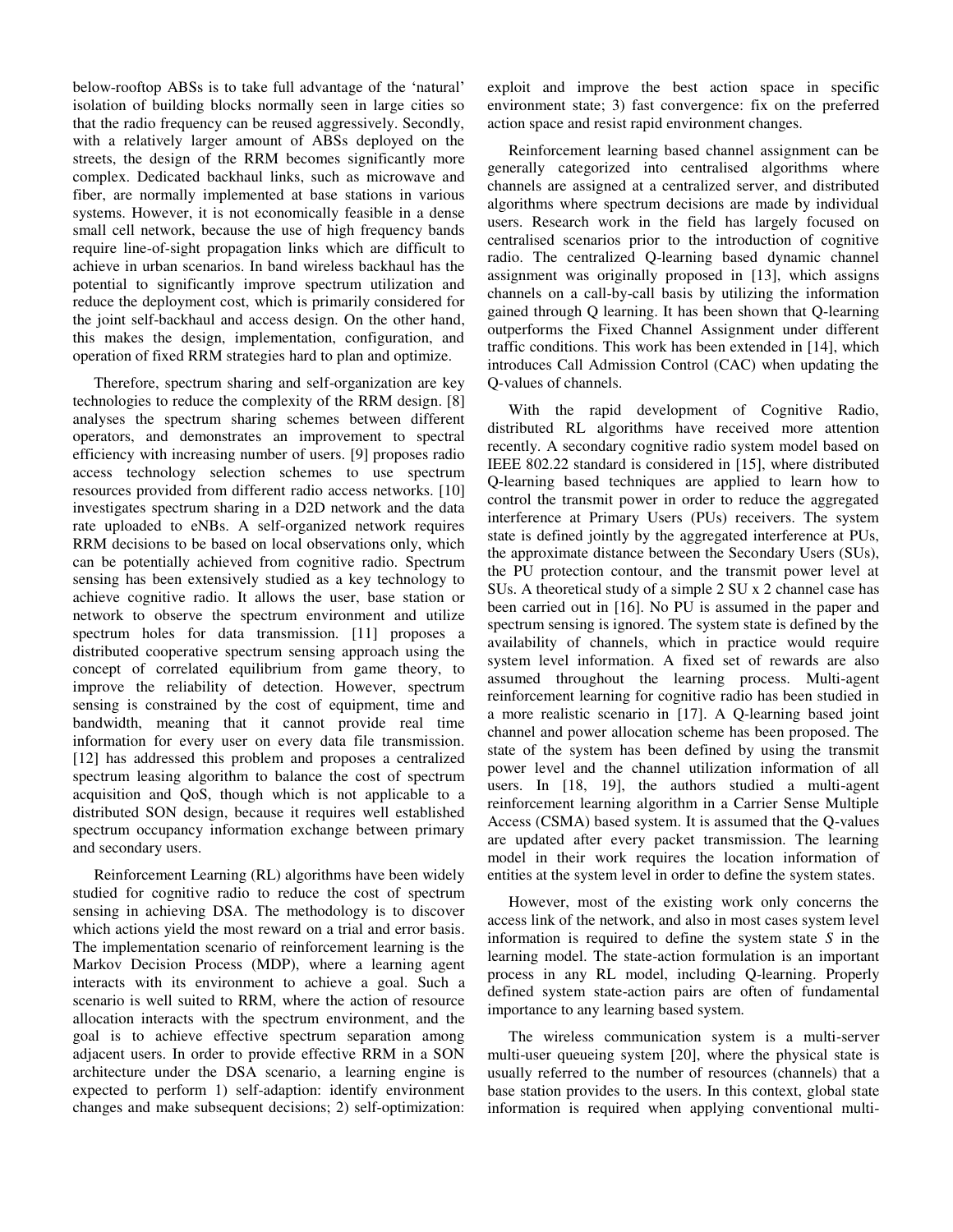state Q learning for RRM [\[13\]](#page-11-6). This requires a centralized network controller or a fully coordinated control plane protocol, which is highly complex in the dual-hop architecture with joint access and backhaul design, and is not applicable to SON. More importantly, the convergence time of centralized Q learning highly relies on the size and format of the network topology. It takes a significantly long trial-and-error process for the network to obtain optimized solutions on every distributed node, which is inefficient in large ultra-dense networks. Furthermore, it is difficult to define the states in Q learning that match the physical states in the network. Thus in this paper, we introduce a stateless Q learning algorithm where the state formulation is no longer required, and the actions can be modelled as channels assigned to data file transmissions in the network. As a result, the SSQL algorithm can effectively model the physical behaviour of the wireless system in a fully distributed manner without the observation of global states, which reduces the complexity of the system control plane architecture.

In summary, a system state formulation is required in all the algorithms reviewed above, which in practice is not straightforward. This is particularly true in a fully distributed network where only local observation is available. Thus in our previous work [\[21\]](#page-11-14), a simple reinforcement learning algorithm without state formulation has been developed for a simplified transceiver pair system. This has been further extended in [\[22\]](#page-11-15) for the application on a multi-hop backhaul network. However, none of them has been investigated in the context of a joint access and backhaul system.

The Single-State Q-Learning (SSQL) based RRM algorithm proposed here is designed to utilize not only the instantaneous spectrum sensing measurements but also the historical information of the system. Such information has not been sufficiently utilized in normal wireless systems to facilitate the optimization process which could prove wasteful. This work also aims to evaluate and compare the capacity density performance of the dual-hop beyond next generation mobile broadband system with different RRM strategies, including the conventional frequency planning algorithm and cognitive RRM with sensing information only.

The novel contribution of this work lies mainly in four aspects: (1) The SSQL algorithm is applied jointly to both the access and self-backhaul network. In other words, we consider the joint RRM design of access and self-backhaul links based on SSQL which has not been addressed before. (2) Unlike most of the previous work, this paper adapts a SSQL model where the issue of state-action pair formulation is less significant. Hence the complexity of the Q-learning model is reduced, and because the system state formulation is no longer required, the adaptability of such a model to wireless communication systems is significantly improved; (3) The traditional Q-learning model is modified to take the physical measurement of the wireless system as rewards, e.g. data rate or Signal-to-Noise plus Interference Ratio (SINR). Most of the existing literature, on the contrary, uses sets of predetermined reward values which are not directly linked to the physical state of the wireless system. By properly linking the learning model to the wireless system, the learning model is tailored to utilize as much system information as possible so that the benefit of applying learning is maximized. (4) For the first time, the capacity of the dual-hop beyond next generation high capacity density mobile broadband system is evaluated on a large scale at the system level with different RRM algorithms, i.e. fixed frequency planning, cognitive RRM, and SSQL based RRM.

The rest of the paper is organized as follows: Section II introduces the dual-hop ultra-dense network model. Section III specifies the detail of distributed SSQL learning model. In Section IV, system-level simulation is conducted and the performance of the proposed algorithm is compared with the fixed frequency planning and cognitive RRM algorithm. Finally the conclusion is given in Section V.

#### II. DUAL-HOP ULTRA-DENSE 5GARCHITECTURE

#### *2.1. System Model*

A novel dual-hop hierarchical architecture has been proposed as an ultra-dense network solution for 5G [\[6\]](#page-10-5). In order to enable a cost-efficient way of delivering high capacity density in the service area, the system is composed of an access network and a self-backhaul network. The key elements of the novel architecture are:

- Hub Base Station (HBS): an entity that is connected to the operator's backhaul network, which can be colocated with conventional Macrocell BSs. A multi-beam directional antenna is deployed over roof-top at HBSs, providing a high capacity self-backhaul link to the access network entities.
- Access Base Station (ABS): a low-cost entity that provides the access to the Mobile Subscribers (MS). A large number of ABSs will be mounted below roof-top on electricity poles, traffic lights, traffic signs, etc, which establishes a dense small cell network. The ABSs have several single-beam directional antennas. This includes one above-rooftop backhaul antenna and two to four below roof-top access antennas which point in opposite directions to provide spatial diversity to MSs on streets.



Fig. 1. Dual-hop High Capacity Density Network Model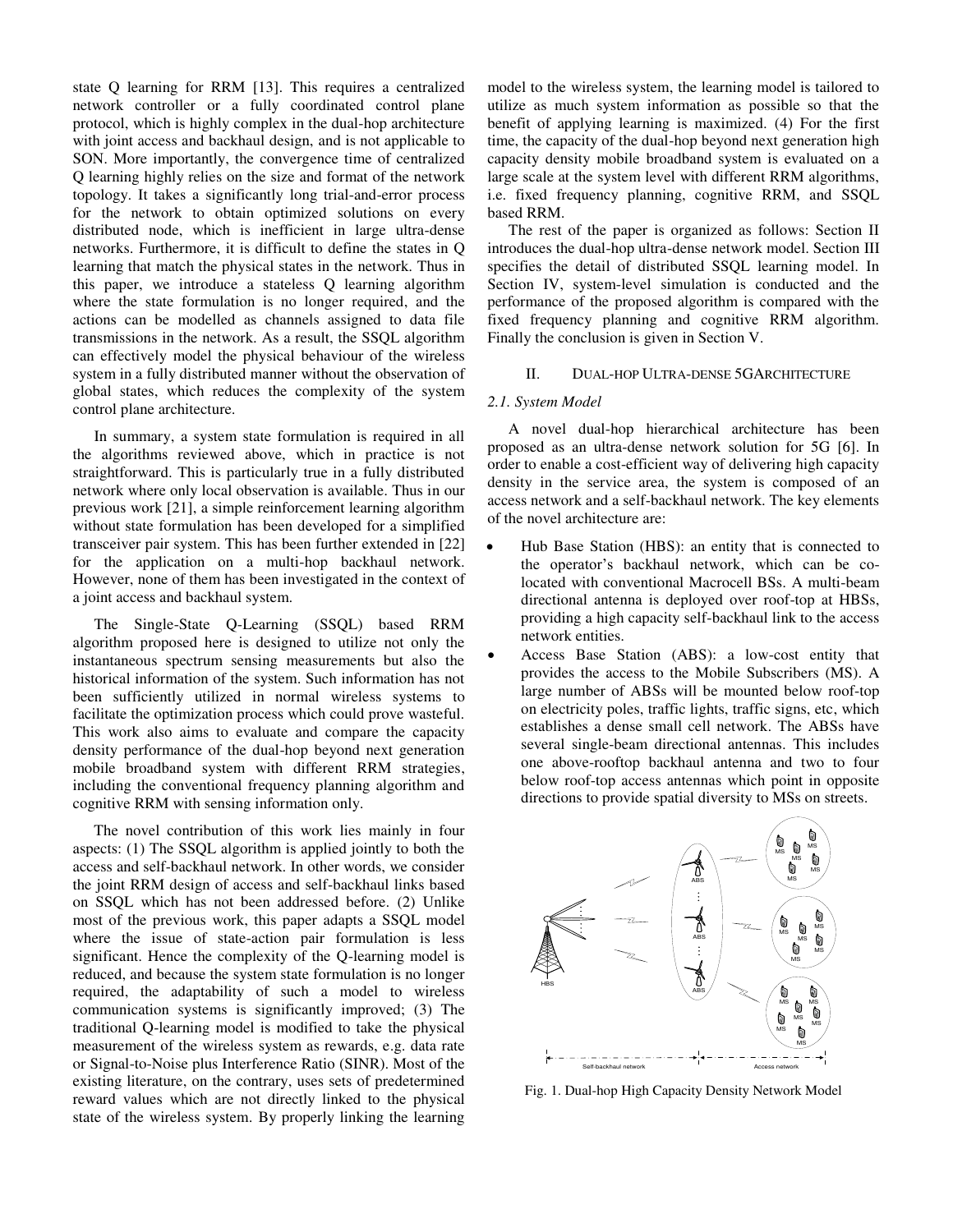A large number of these low-cost ABSs are deployed along the streets, providing sufficient capacity to MSs in the Access Network. The aggregated traffic at the ABSs is then transmitted to the associated HBSs wirelessly via the dedicated directional antennas. Therefore, by carefully designing advanced RRM techniques, the dual-hop beyond next generation mobile network has the potential to meet the much desired 1 Gbps/ $km^2$  capacity density.

We consider a wireless network with  $M$  HBSs. Each HBS has  $L$  beams, serving  $N$  ABSs. Each ABS provides service to K MSs. Then the HBS transmit power can be denoted as  $H/L$ 

$$
P^{H} = \begin{pmatrix} p_1^{H,1} & \cdots & p_1^{H,L} \\ \vdots & \ddots & \vdots \\ p_M^{H,1} & \cdots & p_M^{H,L} \end{pmatrix}
$$
, where  $p_m^{H,l}$  is the transmit power of

beam  $l$  of HBS  $m$ . The ABS transmit power can be expressed

 $asP^{A} = \begin{pmatrix} p_1^{A,1} & \dots & p_N^{A,1} \\ \vdots & \ddots & \vdots \end{pmatrix}$  $\vdots$  $p_1^{A,M}$   $\ldots$   $p_N^{A,M}$ , where  $p_n^{A,m}$  denotes the transmit  $p_1^{A,M}$ 

power of ABS  $n$ , which is associated with HBS  $m$ .

The BuNGee architecture uses Frequency-division Duplexing (FDD), where the uplinks and downlinks are allocated a pair of fully separated and equal band assignments [\[6\]](#page-10-5). Within each band, the access and backhaul links on the same direction may interfere with each other. However in the FDD context, the uplink-downlink interference can be effectively eliminated by sufficient spectrum band separation. FDD remains one of the preferred methods of duplexing by operators for mobile deployments today, owing to its general ease of use. Moreover, future 5G communication systems are likely to have a large amount of data traffic on both uplinks and downlinks, particularly in dense city areas. As a result, the uplinks and downlinks will exhibit similar system performance from the RRM perspective, as they are allocated equal and separated spectrum. In order to not be unduly repetitive, we focus solely on the downlink performance in this paper. If we assume that there are  $U$  channels available in total, and each channel is divided into R OFDM subchannels.

## *2.2. System Architecture*

As we discussed previously, the primary objective of the dual-hop wireless system is to provide sufficient capacity density to the dense city centre area. Therefore, the simulator is based on a grid like system illustrated in Fig. 3, where the building heights are 6m, and the ABS antennas are located below rooftop height on the street lamps. The building block size is 75\*75m, and the street width is 15m. Such layouts are seen in many modern cities today. This was originally modelled on the Diagonal district in Barcelona in Spain and has also been adopted as basis for modelling these dual hop architectures in the ETSI report [\[6\]](#page-10-5). The simulator characterises the performance in 3 spatial dimensions, to model the benefits of isolation caused by buildings in this scenario, and over roof-top transmissions of the self-backhaul links.

The HBSs are placed above roof-top at the centre of each square cell covering 25 buildings. A directional antenna with 20 beams is placed at the HBS to provide high-capacity selfbackhaul links. The beams of the HBS antenna point towards different ABSs in the cell. The ABSs are located below rooftop at the horizontal and vertical streets cross. Each ABS has two single-beam directional antennas pointing in two opposing directions either North-South (N-S) or East-West (E-W) along the streets. The corner ABSs have 4 beams covering the N-S and E-W neighbouring streets. Dedicated backhaul antennas at the ABSs are directed in the direction of the largest power ray towards the centre of the cell as suggested in [\[23\]](#page-11-16).

A number of channel models have been used to calculate the path loss in the simulation, which effectively models the real environment, including random effects such as variable attenuation due to shadowing. The ray-tracing based channel model introduced in [\[6\]](#page-10-5) is used to estimate the path loss between entities with the self-backhaul network. WINNER II provides a comprehensive set of channel models that are capable of covering the propagation environment of the access network of the system. In this simulation, WINNER II B1 is used to calculate the pass loss between ABS and MS that is located outside of a building block. The path loss between the ABS and MS inside a building block is estimated using WINNER II B4 [\[24\]](#page-11-17).



Fig. 2. Square Cell Deployment Scenario: A 5 HBS case

#### *2.2. Self-Backhaul network*

The SINR for ABS  $n$  is (signal transmitted from HBS  $min$ channel  $u$  and subchannel  $r$ ):

<span id="page-4-0"></span>
$$
\gamma_{n,u,r}^{m,l}
$$
\n
$$
= \frac{p_m^{H,l} g_{u,r}^{B,m,l,n}}{\sum_{i=1,i\neq m}^{M} \sum_{j=1}^{L} p_i^{H,j} g_{u,r}^{B,i,j,n} + \sum_{i=1,i\neq l}^{L} p_m^{H,i} g_{u,r}^{B,m,i,n} + \sigma^2}
$$
\n(1)

where  $g_{u,r}^{B,m,l,n}$  is the gain of the wireless link from the *l*th beam of HBS *m* to ABS *n*.  $\sum_{i=1,i\neq m}^{M} \sum_{j=1}^{L} p_i^{H,j} g_{u,r}^{B,i,j,n}$  is the interference from other HBSs to ABS  $n$ .  $\sum_{i=1, i \neq l}^{L} p_m^{H,l} g_{u,r}^{B,m,l,n}$  is the interference from the other beams of HBS  $m$ , using the same channel u and subchannel  $r.\sigma^2$  is the noise power.

The link gain  $g_{u,r}^{i,j}$  between two entities *i,j* is obtained by: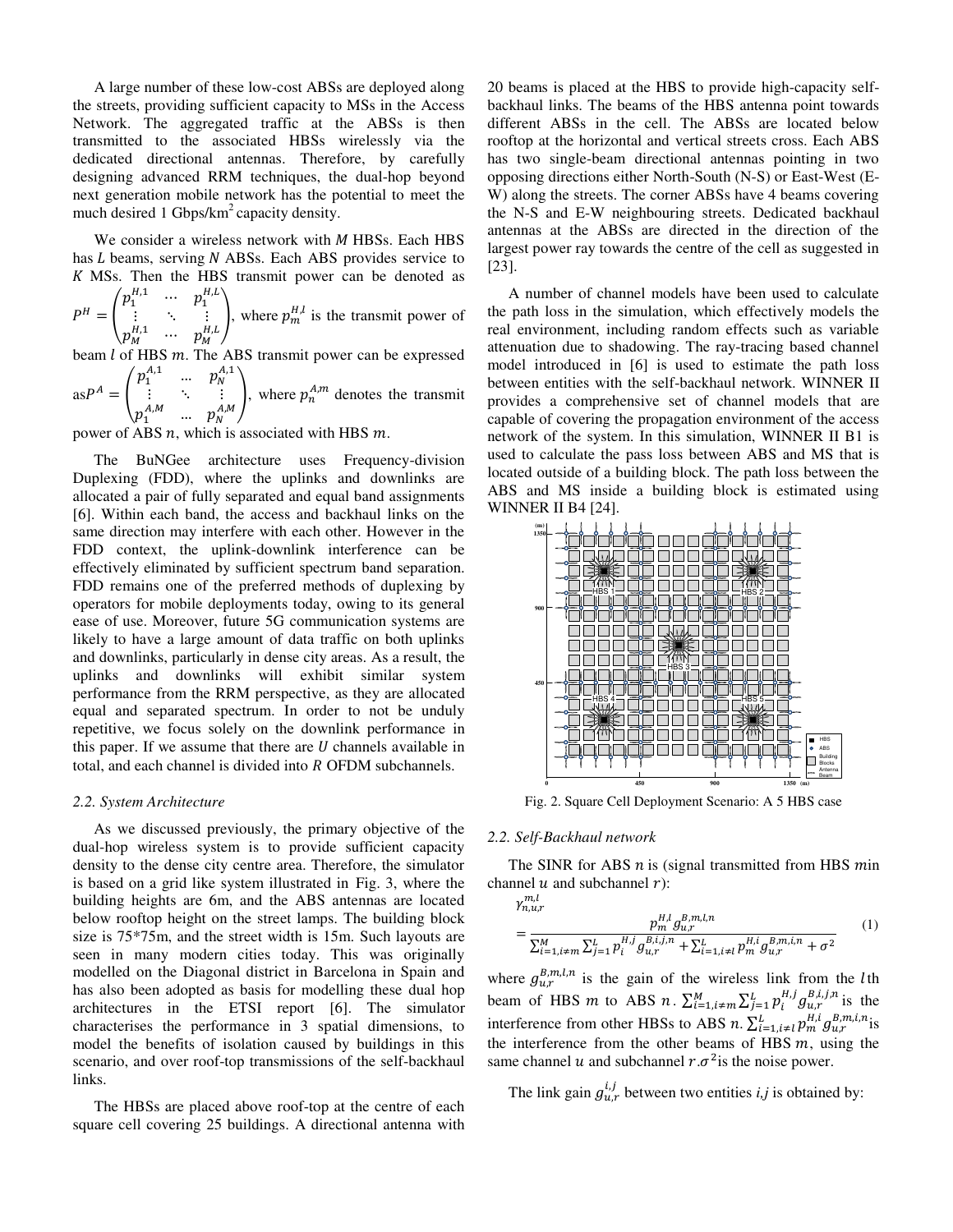$$
g_{u,r}^{i,j} = \frac{G_i(\theta_i)G_j(\phi_j)}{PL(d_{ij})}
$$
\n(2)

Where  $PL(.)$  is path loss,  $G_i(x_i)$  is antenna gain of entity *i* on horizontal and vertical directions, which can be obtained by:

$$
G(x) = D(x)E_a \tag{3}
$$

 $E_a$  is the antenna efficiency and  $D(x)$  is the directivity of the antenna.  $D(x)$  is obtained by [\[25\]](#page-11-18)

$$
D(x) = D_{max}(\cos x)^{\mu} \tag{4}
$$

and

$$
D_{max} = \frac{32 \log 2}{\theta_{3dB}^2 + \phi_{3dB}^2}
$$
 (5)

where  $\theta_{3dB}$  and  $\phi_{3dB}$  are 3dB beamwidth on horizontal and vertical directions, respectively.

The directional antenna is an important part of the network. By using directional antennas at the base stations, the interference between the self-backhaul links and the interference between the ABS beams are kept to a minimum. Therefore, in order to clearly identify the impact of the directional antenna, equation [\(1\)](#page-4-0) can be rewritten as:

$$
\gamma_{n,u,r}^{m,l} = \frac{p_m^{H,l} D_{max}^H (\cos \theta_{m,l})^{\mu_H} E_a^H D_{max}^A (\cos \theta_n)^{\mu_A} E_a^A}{PL(d_{m,n})} / \left\{ \sum_{i=1, i \neq m}^{M} \sum_{j=1}^{L} \frac{p_i^{H,j} D_{max}^H (\cos \theta_{i,j})^{\mu_H} E_a^H D_{max}^A (\cos \theta_n)^{\mu_A} E_a^A}{PL(d_{i,n})} + \sum_{i=1, i \neq l}^{L} \frac{p_m^{H,i} D_{max}^H (\cos \theta_{m,i})^{\mu_H} E_a^H D_{max}^A (\cos \theta_n)^{\mu_A} E_a^A}{PL(d_{m,n})} + \sigma^2 \right\}
$$
(6)

## *2.3. Access Network*

When carrying out the interference study of the dual-hop wireless system, two categories of interference need to be considered: the interference within each hop of the network, and the interference between the access network and the selfbackhaul network. In the case of the downlink, the potential interference at the MS not only comes from entities within the access network, but also the interference from the selfbackhaul network. The SINR at MS  $k$  is a little more complicated to calculate than the SINR at the ABSs. The SINR for MS  $k$  is (signal transmitted from ABS  $n$  (associated with HBS  $m$ ) in channel  $u$  and subchannel  $r$ :

$$
\gamma_{k,q,r}^{n,m} = p_n^{A,m} g_{u,r}^{A,n,k} / \left\{ \sum_{i=1,i\neq m}^{M} \sum_{j=1}^{N} p_j^{A,i} g_{u,r}^{A,j,k} + \sum_{i=1,i\neq n}^{N} p_i^{A,m} g_{u,r}^{A,i,k} + \sum_{i=1,i\neq n}^{M} \sum_{j=1}^{L} p_j^{H,j} g_{u,r}^{B,i,j,k} + \sum_{i=1,i\neq l}^{L} p_m^{H,i} g_{u,r}^{B,m,i,k} + \sigma^2 \right\}
$$
(7)

where  $g_{u,r}^{A,n,k}$  is the link gain between ABS *n* and MS *k*.  $\sum_{i=1, i \neq m}^{M} \sum_{j=1}^{N} p_j^{A,i} g_{u,r}^{A,j,k}$  is the interference from all the ABSs in other cells that are using the same frequency.  $\sum_{i=1, i \neq n}^{N} p_i^{A, n} g_{u,r}^{A, \mu, \kappa}$  is the interference from other ABSs in the

same cell.  $\sum_{i=1,i\neq m}^{M} \sum_{j=1}^{L} p_i^{H,j} g_{u,r}^{B,i,j,k}$  is the interference from the HBS beams in other cells and  $\sum_{i=1,i\neq l}^{L} p_m^{\mu,l} g_{u,r}^{B,m,l,k}$  is the interference from the HBS beam within the same cell.  $\sigma^2$  is the noise power.

Similarly, if we rewrite equation [\(7\)](#page-5-0) the same way as we did for equation [\(1\)](#page-4-0) to consider the impact of directional antennas, the following equation can be obtained:

$$
\gamma_{k,u,r}^{n,m} = \frac{p_n^{A,m} D_{max}^{A}(cos \theta_n)^{\mu_A} E_a^A G^M}{PL(d_{m,n,k})}
$$
\n
$$
\sqrt{\left\{\sum_{i=1,i\neq m}^{M} \sum_{j=1}^{N} \frac{p_j^{A,i} D_{max}^A (cos \theta_{i,j})^{\mu_A} E_a^A G^M}{PL(d_{i,j,k})}\right\}} + \sum_{i=1,i\neq n}^{N} \frac{p_i^{A,m} D_{max}^A (cos \theta_{m,i})^{\mu_A} E_a^A G^M}{PL(d_{m,i,k})}
$$
\n
$$
+ \sum_{i=1,i\neq m}^{M} \sum_{j=1}^{N} \frac{p_i^{H,j} D_{max}^H (cos \theta_{i,j})^{\mu_H} E_a^H G^M}{PL(d_{i,k})}
$$
\n
$$
+ \sum_{i=1,i\neq n}^{N} \frac{p_i^{A,m} p_m^{H,i} D_{max}^H (cos \theta_{m,i})^{\mu_H} E_a^H G^M}{PL(d_{m,k})} + \sigma^2\right\}
$$
\n(8)

where  $G^M$  is the antenna gain of mobile handset antenna.  $G^M$  is a fixed value regardless of  $\theta$  since we assume omnidirectional antenna at the MS end.

Adaptive modulation is assumed and the truncated Shannon bound (TSB) is considered in this work to represent the achievable data rates in practice given an Adaptive Modulation and Coding (AMC) codeset [\[26\]](#page-11-19). The achievable data rate of the self-backhaul links is given by:

<span id="page-5-1"></span>
$$
C_{n,u,r}^{m,l}
$$
\n
$$
= \begin{cases}\n0 & \text{if } \gamma_{n,u,r}^{m,l} \leq \text{SINR}_{min} \\
\alpha B_r \log_2(1 + \gamma_{n,u,r}^{m,l}) & \text{if } \text{SINR}_{min} \leq \gamma_{n,u,r}^{m,l} \leq \text{SINR}_{max} \\
B_r C_{max} & \text{if } \text{SINR}_{max} \leq \gamma_{n,u,r}^{m,l}\n\end{cases} (9)
$$

where  $\alpha$  is an attenuation factor,  $SINR_{min}$  denotes the minimum SINR of the AMC codeset,  $SINR_{max}$  is the maximum SINR of the codeset,  $C_{max}$  is the maximum achievable capacity and  $B_r$  is the bandwidth. A set of parameter values customized to the dual-hop high capacity density system is used where  $\alpha = 0.65$ ,  $SINR_{min} = 1.8$  dB,  $SINR_{max} = 40$  dB and  $C_{max} = 8.6$  bps/Hz[\[26\]](#page-11-19). Similarly, the capacity of the access links can be denoted as:

$$
C_{k,u,r}^{n,m}
$$
\n
$$
= \begin{cases}\n0 & \text{if } \gamma_{k,u,r}^{n,m} \leq \text{SINR}_{min} \\
\alpha B_r \log_2(1 + \gamma_{k,u,r}^{n,m}) & \text{if } \text{SINR}_{min} \leq \gamma_{k,u,r}^{n,m} \leq \text{SINR}_{max} \\
B_r C_{max} & \text{if } \text{SINR}_{max} \leq \gamma_{k,u,r}^{n,m}\n\end{cases} (10)
$$

 $\rightarrow$ n m

<span id="page-5-0"></span>Therefore, the end-to-end link (HBS to MS) capacity is obtained by:

<span id="page-5-2"></span>
$$
C_{m,k} = \min(C_{n,u,r}^{m,l}, C_{k,u,r}^{n,m})
$$
\n(11)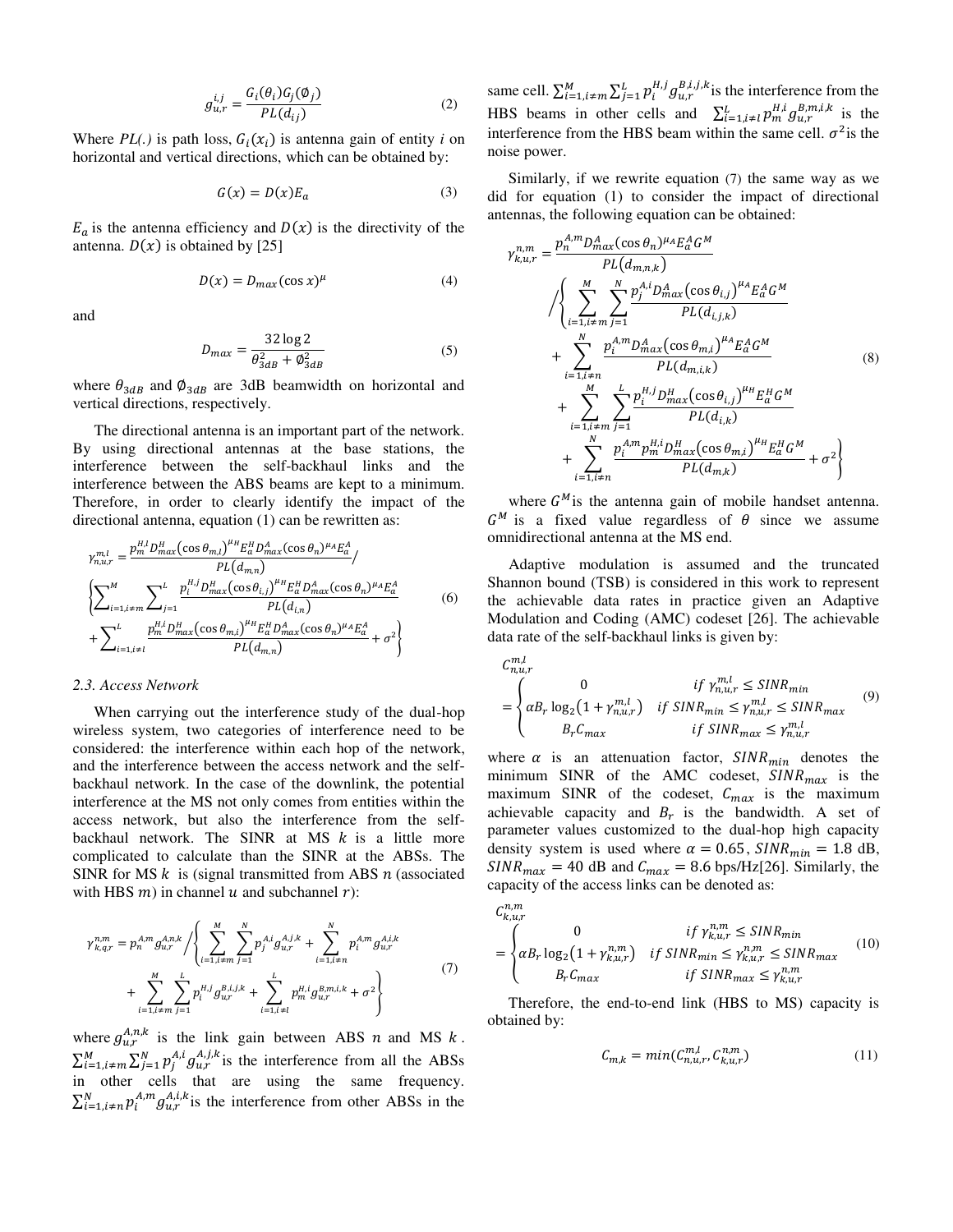# III. SINGLE-STATE Q-LEARNING FOR RADIO RESOURCE MANAGEMENT OF SELF-BACKHAUL AND ACCESS NETWORK

As indicated previously in Section II, delivering sufficient capacity density is the key aim of the dual-hop mobile broadband system. This requires a relatively large amount of small access cells (ABSs) to be deployed on streets with sufficient self-backhauling capacity as illustrated in Fig. 3, which in turn demands sophisticated RRM to maximize the spectrum efficiency. Due to the large number of base stations and directional antennas in the system, the conventional fixed frequency planning approach proposed in BuNGee is extremely complex. Moreover, system capacity can be largely constrained by the band size, because the user traffic has significant spatial variation in different directions of the street. The purpose of introducing self-organizing techniques, like SSQL, is to significantly reduce the complexity of the RRM design. With the capability of self-organizing RRM schemes, the requirement for a detailed frequency plan can be partially or even completely removed. It is assumed that all the entities in this work share the same pool of frequency resources. No 'hard' frequency plan is used and the interference control is done entirely by spectrum sensing and the SSQL algorithm. Thus, the requirement for frequency planning is completely removed, which in any case is extremely complicated because of the excessive number of small cells and the unpredictable small-scale propagation effects, and the 'in band' selfbackhauling. In this section we will first only briefly introduce Q-learning, then a comprehensive introduction of the proposed SSQL algorithm will be given.

## *3.1. Single State Q-learning*

The standard Q-learning model is represented in [Fig. 3\[](#page-6-0)[27\]](#page-11-20). Here the learning process can be defined as a Markov Decision Process (MDP), where an agent perceives a set of distinct environment states  $S = \{s_1, \dots, s_n\}$ , and a set of actions  $A = \{a_1, \dots, a_m\}$ . At each discrete time *t*, the agent senses the environment  $s_t \in S$ . Based on  $s_t$ , an action  $a_t \in A$ is selected and performed. By performing  $a_t$ , the environment changes to a new state  $s_{t+1}$  and a reward  $r_t = r(s_t, a_t)$  is given to the agent.



Fig. 3. Standard Q-learning Model

<span id="page-6-0"></span>Therefore, a learning model normally consists of the following elements:

- 1.  $\mathcal{S}:$  a finite set of environment states
- 2.  $\Delta$ : a finite set of actions
- 3.  $r: S \times A \rightarrow R$ : a reward function
- 4.  $P: S \times A \rightarrow P(S)$ : a state transition function

The objective is to find an optimized policy  $\pi^*$  and maximize its accumulated reward. The optimized value function  $V^*(s)$  under the optimized policy  $\pi^*$  is defined as:

$$
V^*(s) = \max_{a} (r(s, a) + \gamma \sum_{s' \in S} P(s'|s, a) V^{\pi^*}(s')) \tag{12}
$$

where  $P(s'|s, a)$  is the state transition probability from s to s' by taking an action  $a \cdot \gamma$  is the learning rate  $(0 \le \gamma < 1)$ .  $r(s, a)$  is effectively the cumulative reward of state s and  $\sum_{s' \in S} P(s'|s, a) V^{\pi^*}(s')$  is the expected feedback of the  $s$ uccessor state  $s'$ . Then the optimized policy can be derived after computing the optimized value function  $V^*(s)$ :

$$
\pi^*(s) = \underset{a}{\text{argmax}}(r(s, a) + \gamma \sum_{s' \in S} P(s'|s, a)V^{\pi^*}(s')) \tag{13}
$$

Q learning is used to compute  $V^{\pi^*}(s')$  when the cognitive agent has lack of information regarding the state transition probability  $P(s'|s, a)$  and the estimated reward  $r(s, a)$ . In other words, it allows the agent to choose among actions rather than system states based on the O value. For a policy  $\pi$ , the Q value of an action in a specific system state can be obtained recursively as [\[27\]](#page-11-20)

$$
Q(s, a) \leftarrow Q(s, a) + \alpha(r(s, a) + \gamma \max_{a} Q(s', a) - Q(s, a))
$$
\n(14)

It is clear from the above functions that in order to apply Q-learning techniques to any systems, the formulation of stateaction pairs is important. However, the physical state from the RRM perspective refers to the number of resource blocks that are available to the user, which requires a centralized observation of the network. Furthermore, the state-action pair in Q learning cannot effectively model the physical states. In a queueing system, two state transitions occur on file arrival and departure, which requires only one action of resource allocation. On the other hand, a user may take multiple actions simultaneously when a number of files are in transmission. In order to make the learning system fully distributed and effectively model the network's physical behaviour, we introduce the Single-State Q-Learning where the formulation of state-action pairs is less of an issue.

Single-State Q-Learning is originally proposed to solve stateless games in Computer Science [\[28\]](#page-11-21). A reformulation of the standard Q-learning algorithm is carried out so that the Q values of actions are effectively the estimation of the usefulness of the actions in the next step of the learning process. By maintaining a Q value for each action, the agent is able to select the action based entirely on its Q value and the Q value of the selected action will be updated by receiving a reward. The update function is defined as:

<span id="page-6-1"></span>
$$
Q(a) \leftarrow Q(a) + \gamma(r(a) - Q(a)) \tag{15}
$$

 $\gamma$  is the learning rate  $(0 \leq \gamma < 1)$  and  $r(a)$  is the immediate reward of choosing action  $a$ .

In our previous work [\[29\]](#page-11-22), we have analysed the effect of learning rate on the changes of Q values. By considering the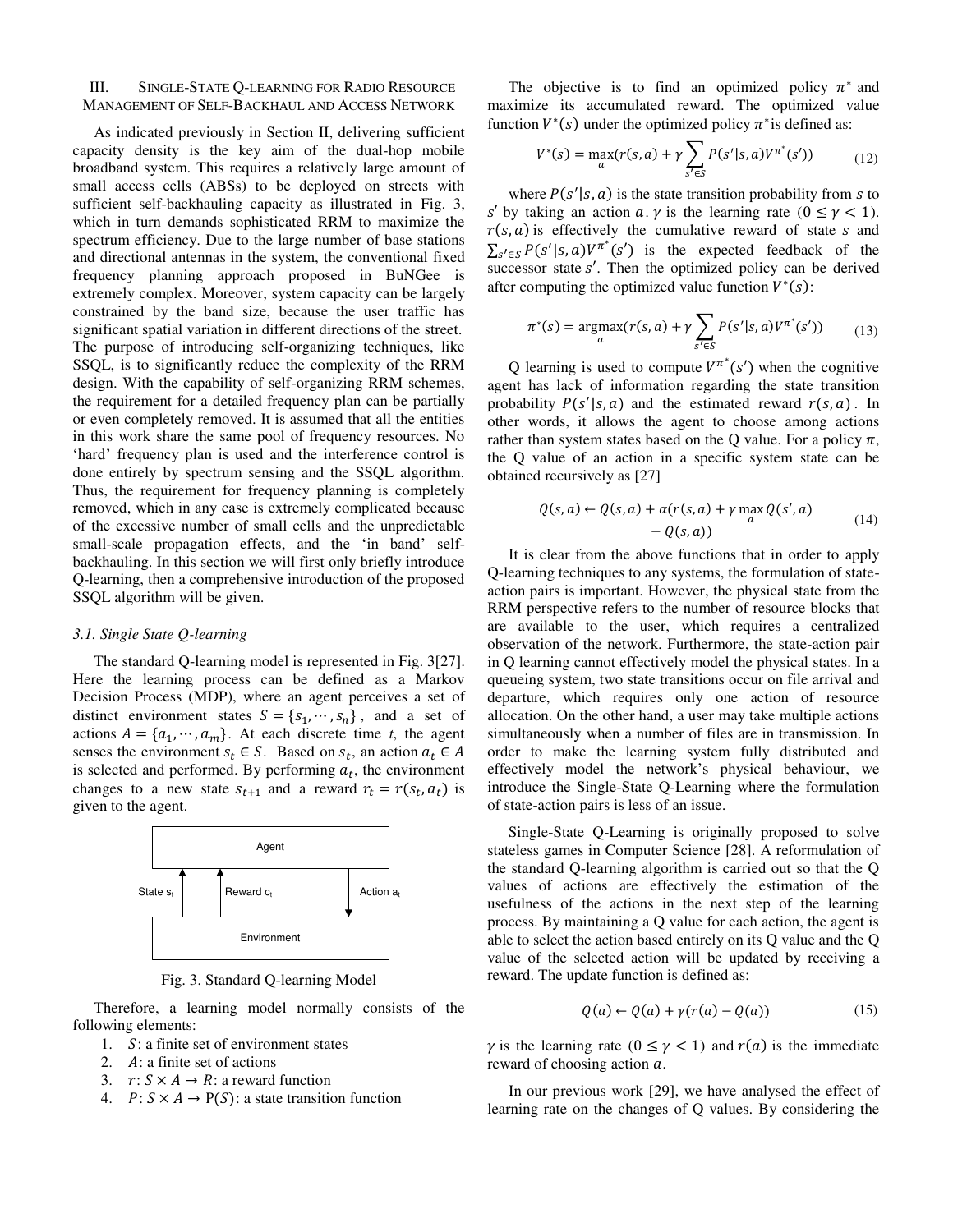function updated on action  $a$  with reward  $r(a)$  recursively by  $t$ iterations:

$$
Q_t(a) = (1 - \gamma)^t Q_0(a)
$$
  
+ $\gamma r(a)((1 - \gamma)^{t-1} + (1 - \gamma)^{t-2} + \dots + (1 - \gamma)^0)$   
=  $(1 - \gamma)^t Q_0(a) + r(a) - r(a)(1 - \gamma)^t$  (16)

$$
\lim_{t \to \infty} Q_t(a) = r(a) \tag{17}
$$

It can be concluded that the Q value of an action will ultimately stabilize if it receives the same reward value. By computing the time derivative of  $Q_t(a)$ , we have

$$
\frac{d}{dt}Q_t(a) = (1 - \gamma)^t (Q_0(a) + r(a)) \ln(1 - \gamma)
$$
 (18)

This indicates that the slope of Q value decreases as more iterations *t* have been taken on action *a*. Unlike the reinforcement learning algorithm we have developed in [\[21\]](#page-11-14), the historical information will not dominate the decision making even though the cognitive agent stabilizes on an action for a long time. The reward value can quickly change the converged Q value, which allows the cognitive agent effectively adapt to the dynamic environment.

Comparing with the following traditional update function, it can be seen that not only the state-action formation is not required, but also the information of the successor state  $s'$  is irrelevant. This reduces the complexity of the learning model and enhances the applicability of Q-learning to distributed wireless network.

In conventional Q learning, the Q values are usually arbitrarily initialized from the start, and updated iteratively by trial-and-error with a reward process. The Q table in the initial stage has a lack of information about the radio environment, thus an exploration approach is introduced to allow the cognitive agent make decisions from observation of the environment. The  $\varepsilon$ -Greedy method is commonly used to provide a random decision making with a probability of ɛ. In this paper, we use this method together with interference measurement to reduce the arbitrary effects of the initial Q values.

Instead of pursuing the optimized policy  $\pi^*$ , the objective of each agent  $i$  is to find the action with the highest estimated Q-value  $\overline{Q}^*$ . In this case the reward  $r(a)$  needs to be properly defined so that the feedback of taking an action reflects the successfulness of such actions correctly. Particularly in wireless communication systems, the reward is better to be associated with physical measurements of the system in order to facilitate the learning process. In this work, the link capacity is used as reward  $r(a)$  to update the Q-values in equation [\(15\).](#page-6-1) Therefore, if the HBS *m* takes the action *a*to use channel *u* subchannel *r* in order to transmit data to ABS *n*, then the update function of the self-backhaul link can be defined as:

$$
Q_{n,u,r}^{m,l}(a) \leftarrow Q_{n,u,r}^{m,l}(a) + \gamma (C_{n,u,r}^{m,l} - Q_{n,q,r}^{m,l}(a)) \tag{19}
$$

Similarly the update function of the access link can be defined as:

$$
Q_{k,u,r}^{n,m}(a) \leftarrow Q_{k,u,r}^{n,m}(a) + \gamma (C_{k,u,r}^{n,m} - Q_{k,u,r}^{n,m}(a))
$$
 (20)

where  $C_{n,u,r}^{m,l}$ ,  $C_{k,u,r}^{n,m}$  are defined by equation [\(9\),](#page-5-1) [\(10\).](#page-5-2)

It has been demonstrated in equation (16) and (17) that, the Q value varies according to the link capacity  $C_{n,u,r}^{m,l}$  or  $C_{k,u,r}^{n,m}$ . In this context, the cognitive agent will stabilize on actions that frequently receive a high link capacity, while also reacting quickly to capacity changes.

#### *3.2. SSQL-based RRM*

As explained earlier, one of the most difficult problems for 5G high capacity density networks is the extremely complex RRM task generated by the utilization of a large number of small cells. This is especially true in our case where not only a large number of ABSs are deployed, but also the wireless selfbackhauling directional links share the same pool of frequency resources with the access links. Thus, self-organising features are desirable for such networks. This section introduces our SSQL based RRM algorithms.

It is assumed that all the entities in our network, including HBSs, ABSs, and the MSs share the same pool of frequency resources. The cognitive engine is applied to RRM as demonstrated in Fig. 4. The cognitive agents observe the available channels based on interference measurement from distributed spectrum sensing [\[11\]](#page-11-4), make decisions on channel selection, take actions on file transmission, and update the learning function based on the rewards from the action.



Fig. 4. Cognitive Engine

The SSQL-based RRM algorithm is illustrated in Fig. 4. The  $\varepsilon$ -greedy exploration algorithm is applied where the learning agent explores a random action with a probability of ɛ. An interference threshold *Ithre* is applied to obtain available channels from the spectrum pool, which will be specified in the simulation parameters.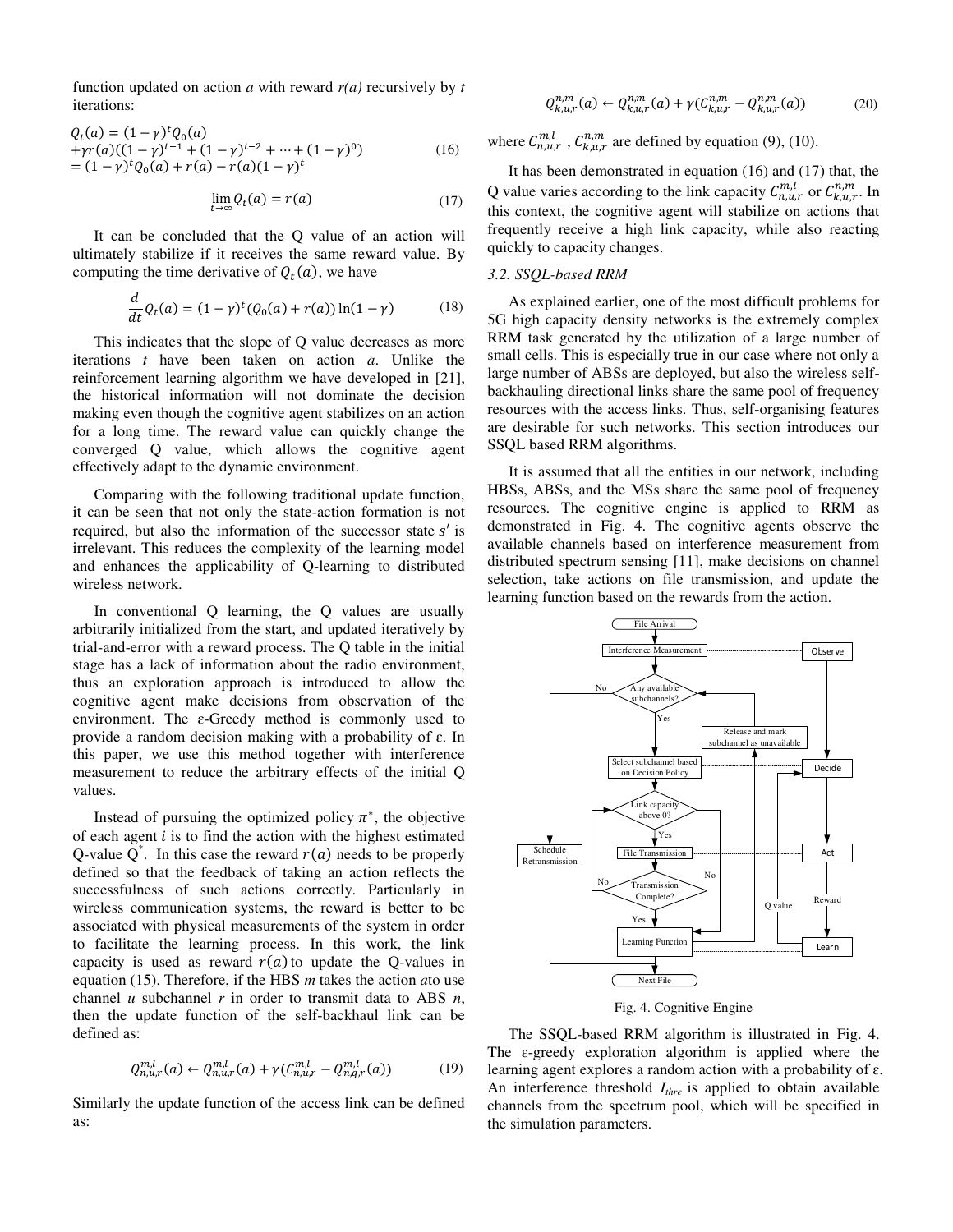The cognitive engine is proposed to be implemented at the ABS only, which is responsible for decision making on both the HBS-ABS backhaul and ABS-MS access links. This significantly simplifies the network architecture, making it widely applicable to different types of mobile devices, whilst also requiring fewer hardware amendments. In the basic cognitive radio approach, spectrum sensing (interference measurement) is operated on an ABS prior to data transmission, where the subchannels with an interference level higher than a predefined threshold are excluded from spectrum assignment. In the SSQL algorithm, the ABSs update the Qvalues based on the Q learning function. The subchannels are assigned based on both spectrum sensing and Q-value vector.

The SSQL algorithm uses a one-dimensional Q table because it only has a single state. This significantly reduces the computational complexity compared to multi-state Q learning, which should use a multi-dimensional matrix to model different system states and calculate state transition probability. In SSQL, the ABS should build two Q tables separately for access and backhaul subchannels. However, the implementation cost is reduced compared to the conventional approach, as the algorithm is largely simplified.

#### **Algorithm 1.**SSQL based RRM algorithm

1. let  $t = 0$ , assign random value to  $O(a)$ 

- 2. Interference measurement on the channels within allocated band
- 3. Obtain available action set *a*, where  $\forall I(a) \leq I_{\text{three}}$
- 4. Generate random number *k* between 0 and 1
- 5. **if**  $(k \leq \varepsilon)$ <br>6. selec
- 6. select an random action  $a_t$  from  $a$ <br>7. **else**
- 7. **else**
- 8. select the action  $a_t$  with the maximum Q-value from  $a$
- 9. **end if**
- 10. **if** on backhaul link
- 11. HBS assigns *a<sup>t</sup>* for data transmission 12. **else if** on access link
- 
- 13. MS verifies  $a_t$  and sends a response back to the ABS 14. ABS assigns  $a_t$  for data transmission
- 15. **end if**
- 16. receive reward  $r(a_t)$  ( link capacity)
- 17. update the Q-value vector:  $Q(a_t) \leftarrow Q(a_t) + \lambda (r(a_t) Q(a_t))$
- 18.  $t = t + 1$

# IV. PERFORMANCE EVALUATION AND DISCUSSION

This section presents the results obtained from an event driven simulation in MATLAB. The performance of our SSQL-based algorithm is compared with the fixed frequency planning approach described in Section 2.5, and a basic cognitive radio approach where the RRM entities rely only on spectrum sensing measurements at the ABSs with a -80 dBm interference threshold when making subchannel selection decisions [\[6\]](#page-10-5). Data traffic is modelled on the downlinks only, with other traffic types likely to have similar performance on uplinks. This is modelled using a file transfer based traffic model, where the file size and the inter-arrival time follow a Pareto distribution, which simulates a succession of packets delivered in the network [\[30\]](#page-11-23). The inter-arrival time and file size are modelled as long-tailed Pareto distribution. Any blocked or interrupted files will be back off for a random time and retransmitted until successfully delivered.

The key simulation parameters are listed in Table III. The base station antenna profile, gain and transmit power are defined in [\[23\]](#page-11-16). We consider a typical 20 MHz 4G spectrum in the 3.5 GHz licensed band.

| <b>Parameters</b>            |                    | <b>Values</b>                   |
|------------------------------|--------------------|---------------------------------|
| Area                         |                    | 1350*1350m                      |
| Building size                |                    | $75*75m$                        |
| Street width                 |                    | 15m                             |
| Number of HBS/ABS/MS         |                    | 5/96/2000                       |
| Transmit Power of HBS/ABS/MS |                    | 37/37/23 dBm                    |
| Antenna Gain HBS/ABS         |                    | 19 dBi - 21 dBi / 17 dBi        |
| Antenna Height HBS/ABS/MS    |                    | $25/5/1.5$ m                    |
| Antenna beams                |                    | HBS: 20; ABS: 2 (corner: 4)     |
| Carrier Frequency            |                    | 3.5 GHz                         |
| Spectrum Size                |                    | 20 MHz                          |
| Number of Channels           |                    | 4 (5 MHz each)                  |
| Number of Resource Blocks    |                    | 120                             |
| Log-normal shadowing factor  |                    | 6 dB                            |
| Noise floor                  |                    | $-114$ dBm/MHz                  |
| Interference threshold       |                    | $-80$ dBm                       |
| Propagation                  | <b>HBS-ABS</b>     | Ray-tracying [6]                |
| Model                        | ABS-MS             | WINNER II B1 [24]               |
| <b>Traffic Model</b>         | Inter-arrival time | Pareto distribution: $\alpha=4$ |
|                              | File size          | $100$ $kB$                      |

### TABLE I. SIMULATION PARAMETERS

### *4.1. Fixed Frequency Planning*

Radio Resource Management in BuNGee is achieved through a fixed frequency planning approach, which will be used as a baseline comparison. The details of the frequency plan are shown in Fig. 5. The entire downlink spectrum band is divided into four 5 MHz channels which are shared between the backhaul and access network. At the HBS side, 4 different channels are used for each group of 4 neighbouring beams in the order from channel 1 to channel 4. ABSs located at the top and bottom of the cell are designed to serve N-S streets, and ABSs on the left and right serve the E-W streets. The two ABS beams pointing in opposite directions should use two different channels. ABSs that serve N-S streets use two different channels from those that serve E-W streets.



Fig. 5. Downlink Frequency Plan for Square Cells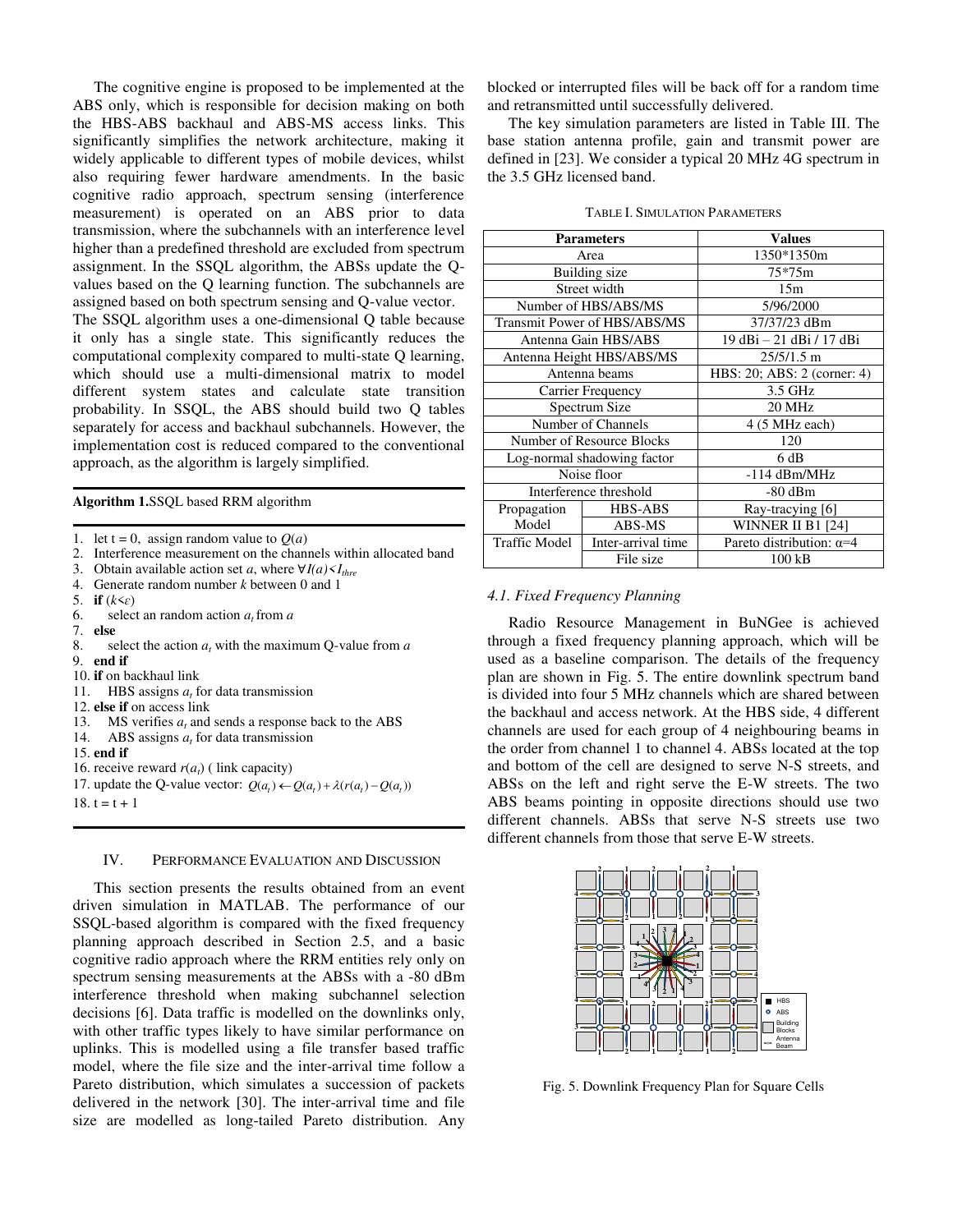It can be seen that the potential interference between the beams using the same channel have been minimized by the frequency plan where the immediate neighbouring beams utilize different frequency channels. Thus, by exploiting the natural isolation of building blocks, the novel hierarchical system is expected to deliver a high throughput density. Moreover, the channels allocated to a backhaul beam are different to the connected access beams on an ABS, which reduces the backhaul-access interference. The antenna beamwidth on both HBS and ABS is 30°. We can see from Fig. 3 that on a HBS the angle between neighbouring beams using the same channel is  $72^{\circ}$ , which is large enough to avoid interference between backhaul links.

## *4.2. Results and discussion*

[Fig. 6](#page-9-0) shows the average link data rate per Hz in both the access and the backhaul network over up to 5000 simulation trials. The red curves represent the performance of the SSQLbased RRM algorithm and the blue curves represent the basic cognitive radio approach where only spectrum sensing takes place without frequency planning and learning. It can be seen that with SSQL, the data rates of the links in both the access network and the self-backhaul network are significantly higher than the basic cognitive radio approach. Not only does the SSQL scheme enable a faster convergence, but also it achieves a better performance after convergence.



Fig. 6. Link capacity over 5,000 learning trials

<span id="page-9-0"></span>The main end-to-end system performance measurements including both the access and backhaul network are system throughput density, delay and the probability of retry. The end-to-end downlink average throughput density can be defined as:

$$
Thr_D = Thr_s / A_s \tag{21}
$$

Where  $A_s$  is the service area. *Thr<sub>s</sub>* is the system throughput that can be defined as:

$$
Thr_s = \frac{\sum_{i=1}^{N_u} \sum_{k=1}^{n_i} C(t) \cdot t(k)}{t_s}
$$
\n(22)

 $C(t)$  is the data rate of a link obtained at time *t*, and it is updated constantly in the simulation.  $t(k)$  is the transmission time of the  $k^{th}$  file of an entity, and  $n_i$  is the total number of transmissions that have been finished by the  $i<sup>th</sup>$  entity in the simulation.  $N<sub>u</sub>$  is the total number of entities in the simulation. *ts* is the simulation time.

The end-to-end delay can be obtained by:

$$
Thr_{S} = \frac{\sum_{i=1}^{N_u} \sum_{k=1}^{n_i} t_T(k) \cdot t_B(k)}{N_u}
$$
(23)

Where  $t_T(k)$  is the transmission time of the  $k^{th}$  file and  $t_B(k)$  is the backoff time of the  $k^{th}$  file.  $n_i$  is the total number of files that have been transmitted by the  $i<sup>th</sup>$  entity in the simulation.  $N<sub>u</sub>$  is the total number of entities in the simulation.

The end-to-end retry probability is also used in this simulation to describe the probability that the current file transmission request has been rejected by the system. The probability of retry at time *t* is obtained by:

$$
P_{retry} = N_r / N_a(t) \tag{24}
$$

Where  $P_{\text{retry}}(t)$  is the probability of retry at time *t*.  $N_r(t)$  is the total number of rejected file transmissions of the system by time *t*, and  $N_a(t)$  is the total number of file transmission requests (including retries) of the system by time *t*.

[Fig. 7](#page-9-1) shows the performance of the aforementioned schemes. It can be seen that a downlink throughput density of  $500Mbps/km<sup>2</sup>$  has been achieved by the SSQL-based scheme where the throughput density of the frequency planning and the basic cognitive radio approach is around 450Mbps/km<sup>2</sup>. It is clear that not only is the SSQL-based RRM scheme is able to remove the requirements for frequency planning completely, while also achieving a better overall throughput density throughout because higher data rates have been reached at both the access links and the self-backhaul links. Furthermore, as the FDD system uses an additional frequency band of the same size for the uplinks, the entire system capacity density can reach  $1 \text{Gb/s/km}^2$ , which achieves the ultra-dense network requirement in 5G.



<span id="page-9-1"></span>Fig. 7. System downlink throughput density versus downlink traffic density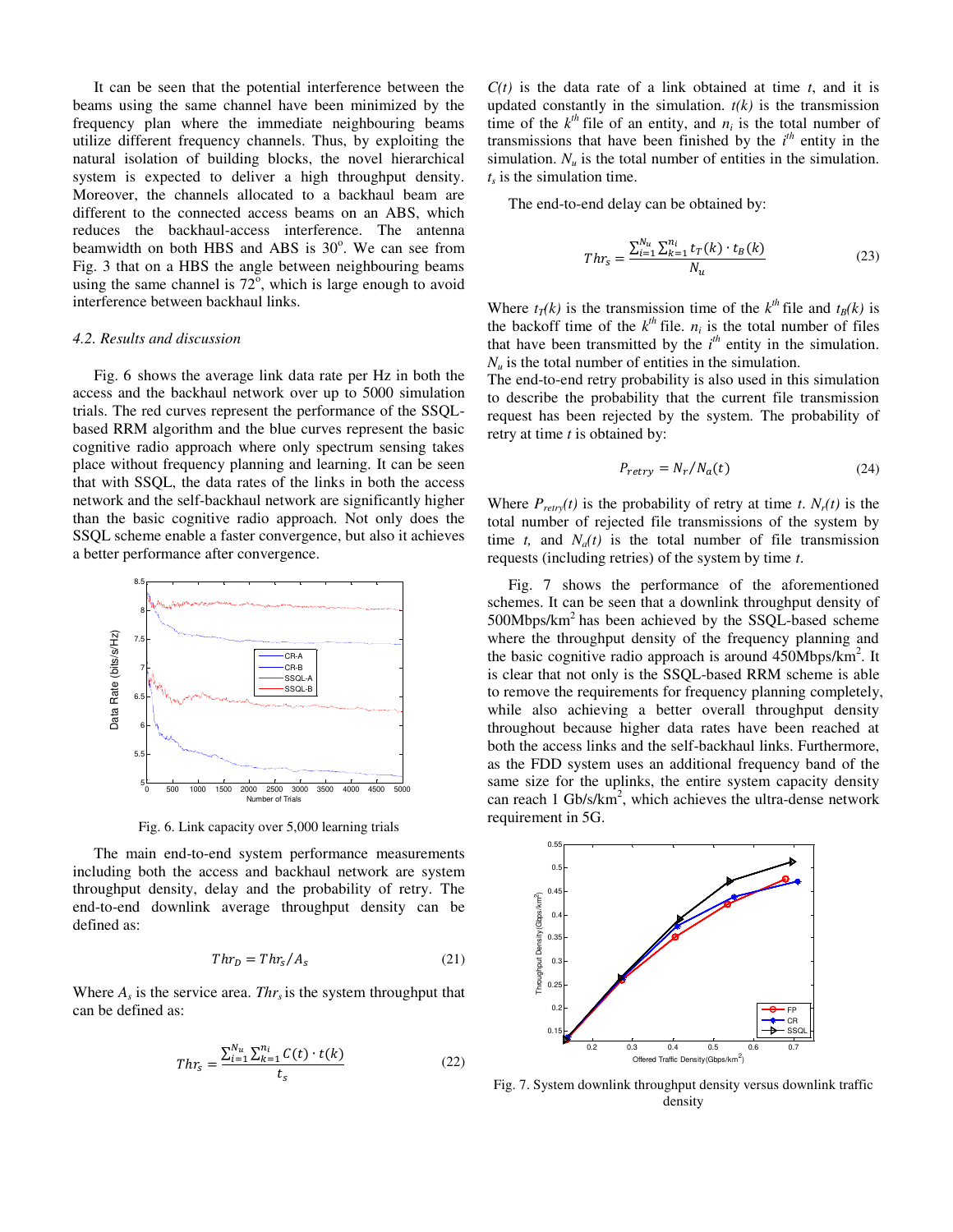[Fig. 8](#page-10-6) and [Fig. 9](#page-10-7) compare the end-to-end delay and retry probability of the system respectively. The system delay and retry probability of the SSQL-based scheme are significantly lower due to greatly improved link capacity, e.g. the retry probability of the SSQL-based approach is around 5% when the downlink offered traffic density is 0.4 Gbps/km<sup>2</sup>. However, the retry probability of the frequency planning approach is about 27% at the same offered traffic level and the figure for the basic cognitive radio approach is around 12%. This result in particular highlights the problem of the frequency planning approach, with 27% of the subchannel selection decisions being initially wrong. This is a result of the reuse behaviour being difficult to predict even with a 'Manhattan Grid' type environment. In less regular high capacity density environments frequency planning will become even more difficult and less effective, or a more conservative reuse factor will be required. However, due to its inherent flexibility, the SSQL scheme should be applicable in various network scenarios for the delivery of self-organized RRM for dynamic spectrum management, even when there are irregular building heights, street layouts ABS placement and user distributions.



<span id="page-10-6"></span>Fig. 8. System delay versus system downlink throughput density



<span id="page-10-7"></span>Fig. 9. Probability of retry versus system downlink traffic density

## V. CONCLUSIONS

In this paper, a novel SSQL-based RRM algorithm has been developed for dual-hop 5G ultra-dense mobile networks,

where the access and self-backhaul network share the same radio spectrum. The SSQL-based RRM algorithm is able to completely remove the need and complexity of frequency planning while achieving a significantly better performance. It is also proven to effectively control the inter-cell and accessbackhaul interference in a fully distributed manner, providing a highly efficient way of supporting the self-organization requirements in 5G networks. Compared with traditional Qlearning algorithms, it can be seen that not only is a stateaction formation not required, but also the information of the successor state  $s'$  is irrelevant. This reduces the complexity and convergence time of the learning model, and enhances the applicability of Q-learning to distributed wireless networks. By introducing the SSQL-based algorithm, the data rates of the links in both the access and self-backhaul networks are significantly higher than with the basic cognitive radio approach. Not only does the SSQL-based scheme enable a faster convergence, it achieves a better data rate performance after convergence. The retry probability of SSQL scheme is 15% lower than the frequency planning scheme, and 5% lower than the basic cognitive radio scheme. This also contributes to significant lower system delay at medium traffic levels. Furthermore, we demonstrate the downlink throughput density of SSQL scheme reaches above 0.5 Gbps/  $km^2$ . Thus, in a FDD system where uplinks use an equal spectrum band, a 1 Gbps/ $km^2$  capacity density can be achieved for the 5G ultradense network deployments.

#### ACKNOWLEDGEMENT

This research work has been funded by the European Commission's Seventh Framework Programme (FP7) projects under grant agreement No. 248267, Beyond Next Generation Mobile Broadband (BuNGee), and No. 318632, Aerial Base Stations with Opportunistic Links for Unexpected and Temporary Events (ABSOLUTE).

#### **REFERENCES**

- <span id="page-10-0"></span>[1] H. Droste, G. Zimmermann, M. Stamatelatos, N. Lindqvist, O. Bulakci, J. Eichinger*, et al.*, "The METIS 5G Architecture: A Summary of METIS Work on 5G Architectures," in *Vehicular Technology Conference (VTC Spring), 2015 IEEE 81st*, 2015, pp. 1-5.
- <span id="page-10-1"></span>[2] D. Guoru, W. Jinlong, W. Qihui, Y. Yu-Dong, L. Rongpeng, Z. Honggang*, et al.*, "On the limits of predictability in real-world radio spectrum state dynamics: from entropy theory to 5G spectrum sharing," *Communications Magazine, IEEE,* vol. 53, pp. 178-183, 2015.
- <span id="page-10-2"></span>[3] M. Song, C. Xin, Y. Zhao, and X. Cheng, "Dynamic spectrum access: from cognitive radio to network radio," *Wireless Communications, IEEE,* vol. 19, pp. 23-29.
- <span id="page-10-3"></span>[4] A. Imran and A. Zoha, "Challenges in 5G: how to empower SON with big data for enabling 5G," *Network, IEEE,* vol. 28, pp. 27-33, 2014.
- <span id="page-10-4"></span>[5] C. Clancy, J. Hecker, E. Stuntebeck, and T. O'Shea, "Applications of Machine Learning to Cognitive Radio Networks," *Wireless Communications, IEEE,* vol. 14, pp. 47-52, 2007.
- <span id="page-10-5"></span>[6] ETSI Technical Report 101 534 v1.1.1: Broadband Radio Access Networks (BRAN); Very high capacity density BWA